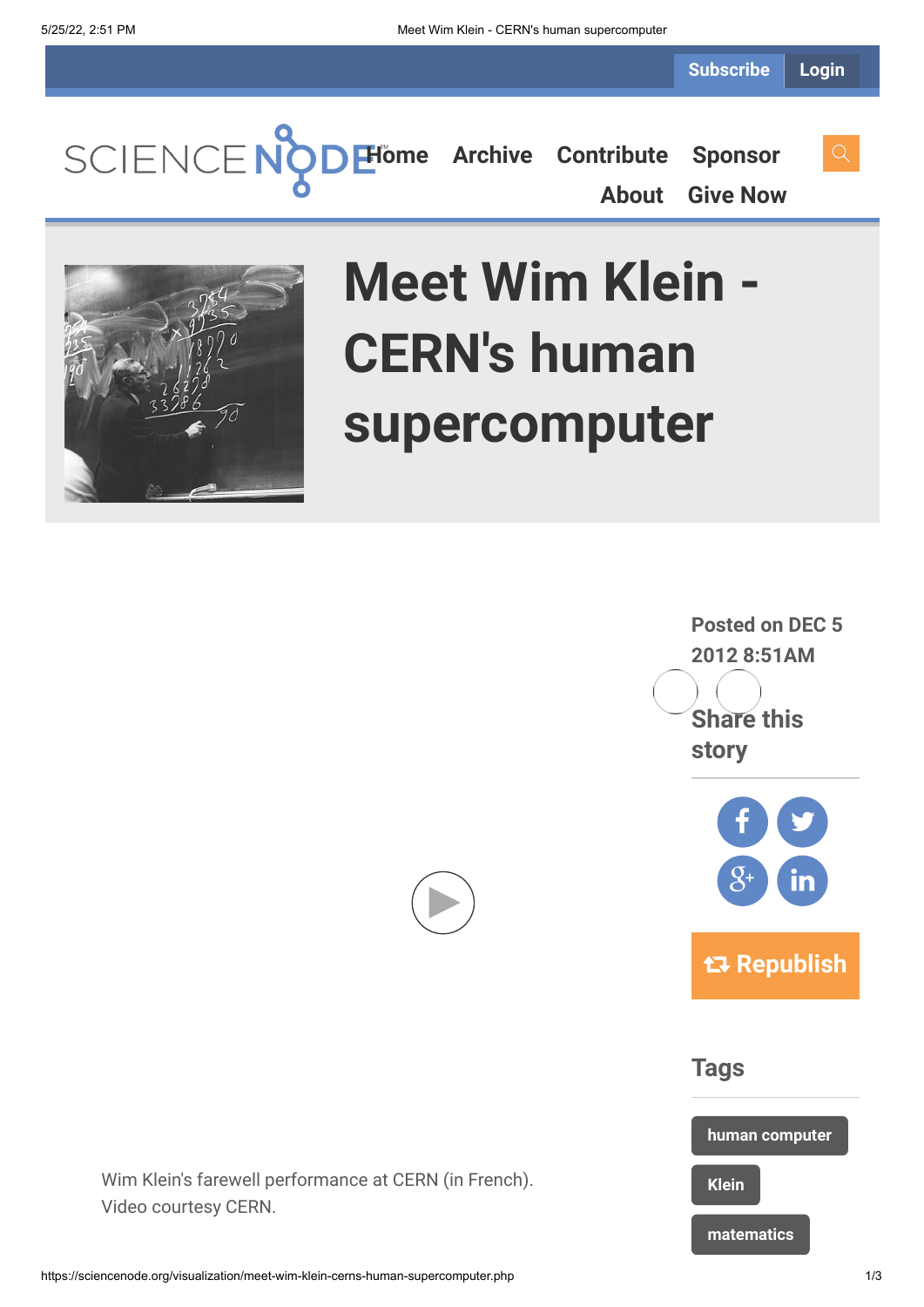Yesterday, Tuesday 4 December 2012, marked the 100th anniversary of Wim Klein's birth. Klein, who died in 1986, is an important part of CERN's computing history. He was employed at the organization from 1957 to 1976 as a human calculator, checking the results of calculations carried out by computers.

Klein was capable of exceptionally fast mental arithmetic and dabbled in show business, wowing audiences with his mathematical abilities. In August 1976, Klein calculated the 73rd root of a 500-digit number in a record-breaking 2 minutes 43 seconds. This is just one of a number of records Klein achieved.

In this video, Klein can be seen giving a farewell performance of his abilities to CERN colleagues in December 1976. The second part of this video can be found [here.](http://cdsweb.cern.ch/record/422552)

*- Andrew Purcell*